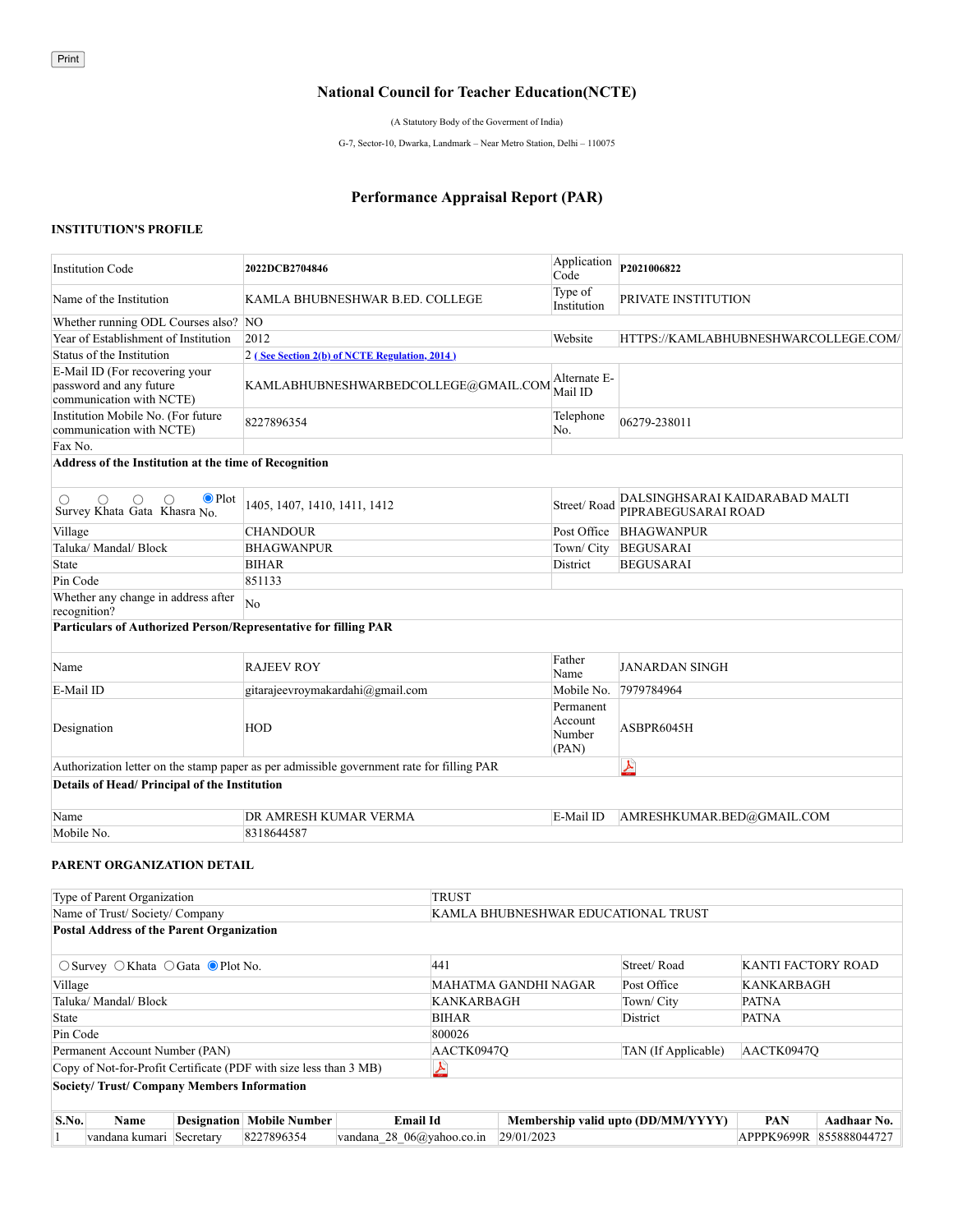# **MULTI DISCIPLINARY PROGRAMME(S)**

Whether any programme(s) other than Teacher Education Programme(s) is being offered by the Institution? No

# **DETAILS OF EXISTING TEACHER EDUCATION PROGRAMME(S)/ COURSES**

| S.No.          | Programme                                                                           | <b>Institution</b><br>Code/Application No.(of<br><b>NCTE</b> )                                                                        | Recognition<br><b>Order Detail</b>                               | Changes in<br><b>Course Intake</b>                      | <b>Revised</b><br>Order<br>Detail          | Withdrawal<br><b>Order Detail</b>                                            | <b>Restoration</b><br><b>Order Detail</b>                 | <b>Court Directions</b><br><b>Issued Detail</b>                                                                                                                                   |
|----------------|-------------------------------------------------------------------------------------|---------------------------------------------------------------------------------------------------------------------------------------|------------------------------------------------------------------|---------------------------------------------------------|--------------------------------------------|------------------------------------------------------------------------------|-----------------------------------------------------------|-----------------------------------------------------------------------------------------------------------------------------------------------------------------------------------|
| 11             | <b>Name:</b> Bachelor of Education<br>(B.Ed) degree.<br>Medium: HINDI               | ERCAPP17/2012<br><b>Start Year: 2014-15</b><br><b>Approved Unit: 2</b><br><b>Approved Intake: 100</b><br><b>Student Admitted: 100</b> | Order No.:<br>23347<br>Date:<br>21/01/2014<br>Attachment:        | Order No.:<br>Date:<br><b>Session:</b> 0<br>Attachment: | Order No.:<br>31947<br>Date:<br>23/05/2015 | Order No.:<br>62216<br><b>Date:</b><br>01/02/2020<br>Attachment: Attachment: | Order No.:<br>63421<br>Date:<br>28/12/2020<br>Attachment: | Court: Delhi High<br>Court<br><b>Bench: Delhi</b><br><b>Petition Type: Writ</b><br>Petition (WP)<br>Case No.:<br>10074/2020<br><b>Date:</b> 09/12/2020<br>Attachment: $\triangle$ |
| $\overline{2}$ | <b>Name:</b> Diploma in Elementary<br>Education (D.El.Ed.).<br><b>Medium: HINDI</b> | 512<br><b>Start Year: 2021-22</b><br><b>Approved Unit: 2</b><br><b>Approved Intake: 100</b><br><b>Student Admitted: 100</b>           | <b>Order No.:</b><br>59468<br>Date:<br>22/02/2019<br>Attachment: | Order No.:<br>Date:<br><b>Session:</b> 0<br>Attachment: | Order No.:<br><b>Date:</b>                 | Order No.:<br><b>Date:</b><br>Attachment: Attachment:                        | Order No.:<br>Date:<br><b>Attachment:</b>                 | Court:<br><b>Bench:</b><br><b>Petition Type:</b><br>Case No.:<br><b>Date:</b><br>Attachment:                                                                                      |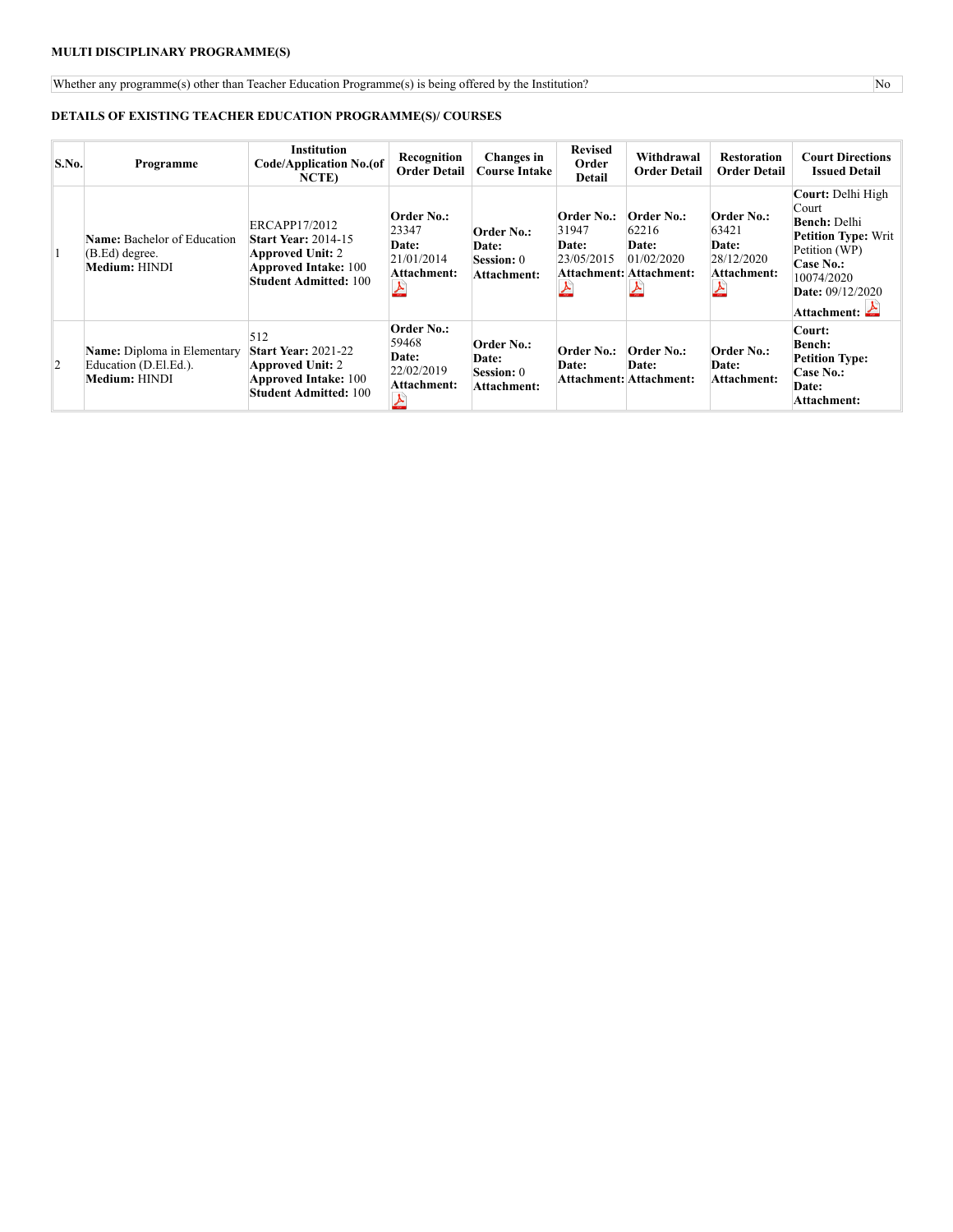# **FACULTY DETAILS (FOR ACADEMIC SESSION 2020-21)**

| S.No.           | Photo | Registration<br>No. | Name                                          | <b>DOB</b>                          | Father<br>Name                                     | <b>Mother Name</b>                    | Mobile No. | Email                                                  | PAN        |
|-----------------|-------|---------------------|-----------------------------------------------|-------------------------------------|----------------------------------------------------|---------------------------------------|------------|--------------------------------------------------------|------------|
| 1               |       | TE22025932          | <b>RAJEEV</b><br><b>ROY</b>                   | 01/05/1982                          | <b>JANARDAN</b><br><b>SINGH</b>                    | LATE<br><b>NIRMALA</b><br><b>DEVI</b> |            | 7979784964 GITARAJEEVROYMAKARDAHI@GMAIL.COM ASBPR6045H |            |
| $\overline{2}$  |       | TE21000236F  KUMAR  | <b>AKHILESH</b><br>YADAV                      | 06/24/1982                          | <b>SALIKRAM</b><br>YADAV                           |                                       |            | ANAREE DEVI 8181831034 AY48824@GMAIL.COM               | ADNPY6796R |
| $\overline{3}$  |       | TE21004241G         | <b>SAMAR</b><br><b>BAHADUR</b>                |                                     | 01/03/1987 PUNNI LAL                               | PRABHAWATI<br><b>DEVI</b>             |            | 7897880540 samarbahadur.parent@gmail.com               | AOVPB9250G |
| $\vert 4 \vert$ |       | TE21002920H         | DHARMRAJ<br>YADAV                             | $03/13/1990$ $\boxed{\text{NDRAM}}$ | <b>JEET</b>                                        | <b>SOMWARI</b><br><b>DEVI</b>         |            | 7348166305 dharmrajyadayup@gmail.com                   | AMRPY6132A |
| 5               |       | TE22051981          | <b>ARVIND</b>                                 | 07/22/1979 ASHRYA                   | <b>RAM</b><br>YADAV                                | <b>LALDEI</b><br>YADAV                |            | 9415603907 aky777777@gmail.com                         | ANLPA5898G |
| 6               |       | TE22030899          | <b>SURESH</b><br><b>KUMAR</b><br><b>YADAV</b> | 10/05/1982 MURTI                    | RAM<br>YADAV                                       | <b>BALJA DEVI</b>                     |            | 8960209091 kamlabhubneshwarbedcollege@gmail.com        | AOQPY5022C |
| 7               |       | TE22027428          | DHANANJAI<br><b>KUMAR</b>                     |                                     | <b>SHIV</b><br>02/05/1990 SHANKAR<br><b>PATHAK</b> | <b>LATE RAMA</b><br><b>DEVI</b>       |            | 7992281448 dhananjaikumar602@gmail.com                 | DROPK9597N |
| $\sqrt{8}$      |       | TE22079406A         | GANGA<br><b>RAM</b>                           |                                     | 12/15/1996 SHRIRAM                                 | <b>RAMVATI</b>                        |            | 9452183537 gangaram96@gmail.com                        | DPLPR1120B |
| 9               |       | TE21013554B KUMAR   | <b>RAKESH</b><br><b>DWIVEDI</b>               | 04/19/1976 NATH                     | <b>PARAS</b><br><b>DWIVEDI</b>                     | <b>ANARKALI</b><br><b>DWIVEDI</b>     |            | 9450589211 RAKESHDWIVEDI90@GMAIL.COM                   | AXRPD5048H |
| 10              |       | TE22025677A KUMAR   | <b>MAHESH</b><br><b>PANDEY</b>                |                                     | <b>DEVI</b><br>07/01/1985 SHANKAR<br><b>PANDEY</b> | SONKALI<br><b>PANDEY</b>              |            | 9451655427 ALDMAHESHKUMAR@GMAIL.COM                    | CRYPP3426N |
| 11              |       | TE21000008G KUMAR   | <b>AMRESH</b><br><b>VERMA</b>                 | 01/15/1979 LAKHAN                   | <b>SHRI RAM</b><br><b>VERMA</b>                    | <b>ISHA DEVI</b>                      |            | 8318644587 AMARESHKUMAR.BED@GMAIL.COM                  | ATMPV9495P |
| 12              |       | TE22053970          | PRAGYA<br><b>DESHMUKH</b>                     | 03/01/1987 KUMAR                    | <b>BIMAL</b><br><b>ROY</b>                         | <b>B DEVI</b>                         |            | 9661656035 PRAGYADESHMUKH007@GMAIL.COM                 | ARAPD5532H |
| 13              |       | TE22051976          | SANA<br><b>FATIMA</b>                         | 12/28/1987                          | BADRUL<br><b>HODA</b>                              | <b>SHAISTA</b><br><b>HODA</b>         |            | 9955052350 SANA.FATIMA2812@GMAIL.COM                   | AFCPF8833K |
| 14              |       | TE22027409A         | JEETENDRA<br><b>KUMAR</b>                     | 12/07/1983 BADAN                    | RAM<br><b>SINGH</b>                                | <b>DEVI</b>                           |            | CHITRAREKHA 7488448632 jitendra.rie@gmail.com          | CIVPK0528A |
| 15              |       | TE22025652F LOKESH  |                                               | 10/10/1979 NAND                     | <b>ACHYUTA</b><br><b>PATHAK</b>                    | <b>MAYA DEVI</b><br><b>PATHAK</b>     |            | 9452807400 LOKESHPATHAK79@GMAIL.COM                    | AEFPL5309Q |
| 16              |       | TE22052594          | SONAM<br><b>KUMARI</b>                        | 04/09/1992 NARESH                   | <b>RAM</b><br>PD SINGH                             |                                       |            | PARWATI DEVI 8581854668 SONAMKUMARI1992@GMAIL.COM      | GLFPK8033R |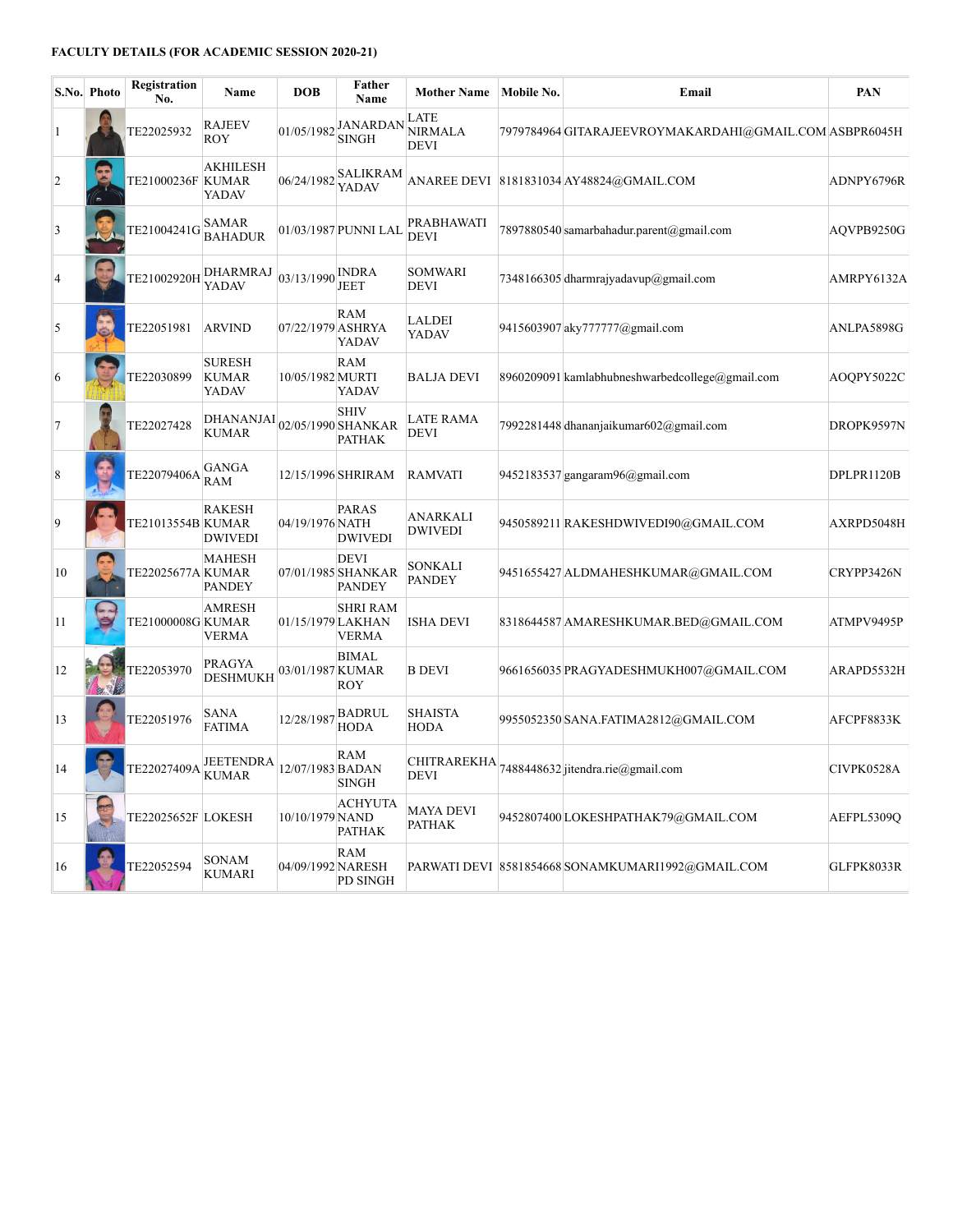# **LAND DETAILS**

| Address of the Institute (Mentioned in the affidavit)                                                                   |                         |                                   |                                                                        |                                                                      |                  |
|-------------------------------------------------------------------------------------------------------------------------|-------------------------|-----------------------------------|------------------------------------------------------------------------|----------------------------------------------------------------------|------------------|
| $\circ$ Survey $\circ$ Khata $\circ$ Gata $\circ$ Khasra $\circ$ Plot No.                                               |                         |                                   | Village/Town                                                           |                                                                      |                  |
| Tehsil/ Block/ Taluka                                                                                                   |                         | State                             |                                                                        | District                                                             |                  |
| Land area mentioned in the Affidavit (in sq m)                                                                          |                         | 4015.2944                         |                                                                        | Built Up area mentioned in the Affidavit (in sq m) $ 4200.61\rangle$ |                  |
| Whether Notarized or not                                                                                                |                         |                                   | Affidavit Attachment                                                   |                                                                      |                  |
| <b>Mode of Possession of Land</b>                                                                                       |                         |                                   |                                                                        |                                                                      |                  |
| Mode of Possession                                                                                                      |                         | Ownership                         |                                                                        |                                                                      |                  |
| Name of Owner of the Land                                                                                               |                         | VANDANA<br>KUMARI                 | Whether the ownership of land is in favour of<br>Society/Trust/Company |                                                                      | Yes              |
| <b>Registration Details</b>                                                                                             |                         |                                   |                                                                        |                                                                      |                  |
| Date of Registration of land                                                                                            |                         | 06/10/2020                        | Registration No.                                                       |                                                                      | 3797             |
| <b>Registration Authority of land documents with address</b>                                                            |                         |                                   |                                                                        |                                                                      |                  |
| Name of Registering Authority of land documents                                                                         |                         | <b>BIHAR</b><br><b>GOVERNMENT</b> | Village/Town/City                                                      |                                                                      | TEGHRA           |
| Taluka/ Mandal                                                                                                          | TEGHRA                  | State                             | <b>BIHAR</b>                                                           | District                                                             | <b>BEGUSARAI</b> |
| Attachment of certified copy of registered land documents along with schedule of<br>the property and plan of open space | $\overline{\mathbf{Y}}$ |                                   |                                                                        |                                                                      |                  |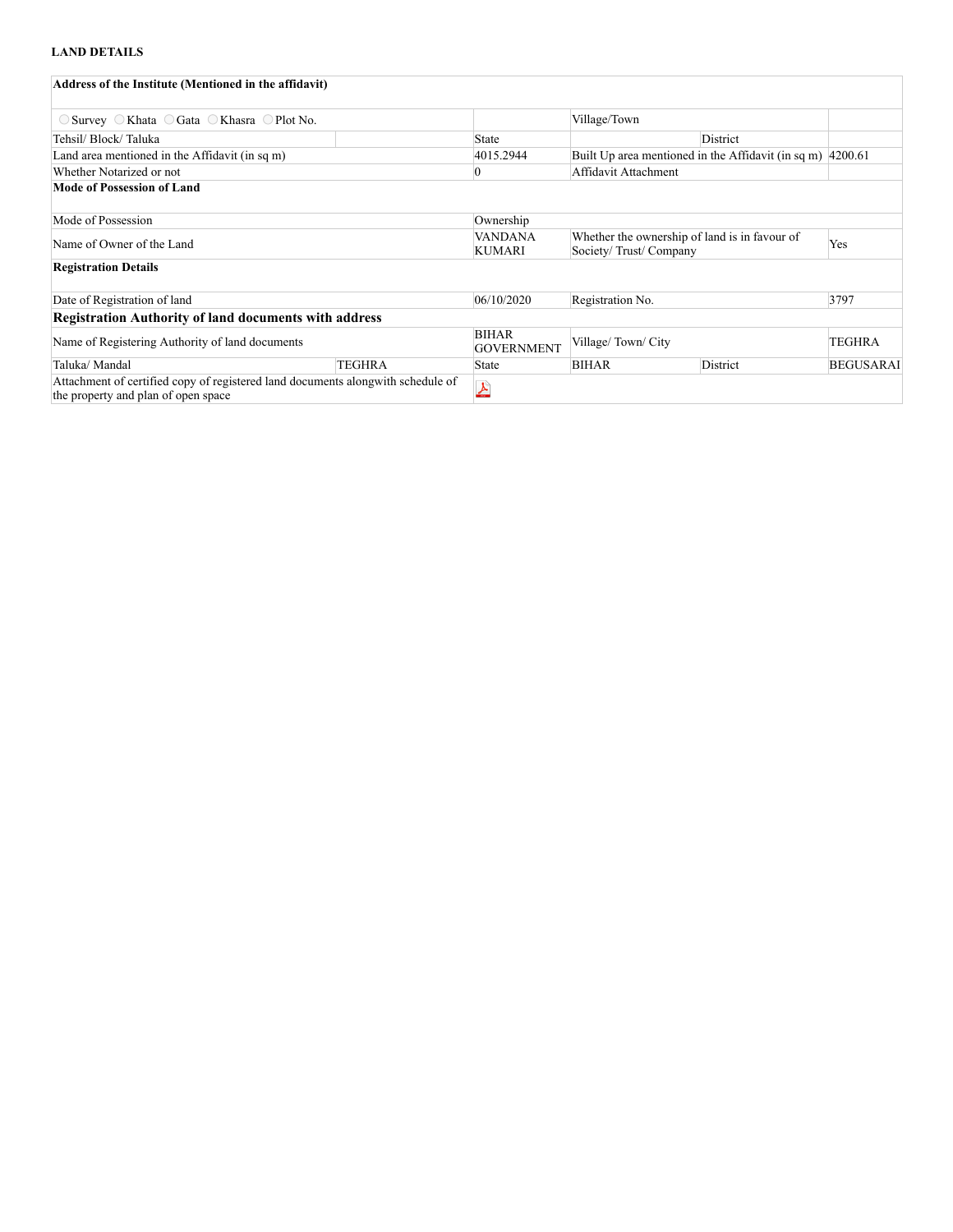# **DETAILS OF MUTATION CERTIFICATE/ PERMISSION OF LAND USE/ NON-ENCUMBRANCE CERTIFICATE**

| DETAILS OF MUTATION CERTIFICATE OF LAND                                                                                                                    |                     |                                                                |                                         |
|------------------------------------------------------------------------------------------------------------------------------------------------------------|---------------------|----------------------------------------------------------------|-----------------------------------------|
| Whether the Institution has got the mutation of the land $\&$ land use in the Revenue Records of the<br>State and obtained a Mutation Certificate thereof. | Yes                 |                                                                |                                         |
| Mutation Certificate No.                                                                                                                                   | 7214                | Date of Issue of Mutation Certificate 16/03/2021               |                                         |
| Mutation Certificate Issuing Authority                                                                                                                     | CO<br><b>OFFICE</b> | Total land area mentioned in<br>Mutation Certificate (in sq m) | 4015.2944                               |
| Attachment                                                                                                                                                 |                     |                                                                |                                         |
| DETAILS OF PERMISSION OF LAND USE/ LAND USE CERTIFICATE (CLU) FOR EDUCATIONAL PURPOSE                                                                      |                     |                                                                |                                         |
| Date of Issue of CLU                                                                                                                                       |                     | 18/05/2016 CLU Issuing Authority                               | CO.<br><b>BHAGWANPUR</b>                |
| CLU Letter No.                                                                                                                                             | 318                 | Converted/ diverted land area under<br>the CLU (in sq m)       | 4015.2944                               |
| Attachment                                                                                                                                                 | 스                   |                                                                |                                         |
| <b>DETAILS OF NON-ENCUMBRANCE CERTIFICATE</b>                                                                                                              |                     |                                                                |                                         |
| Date of Issue of Non-Encumbrance Certificate                                                                                                               | 19/01/2016          | Non-Encumbrance Certificate<br><b>Issuing Authority</b>        | <b>REGISTRY</b><br><b>OFFICE TEGHRA</b> |
| Non-Encumbrance Certificate Letter No.                                                                                                                     | 191                 | Total land area mentioned in NEC<br>Certificate (in sq m)      | 4015.2944                               |
| Attachment                                                                                                                                                 | 스                   |                                                                |                                         |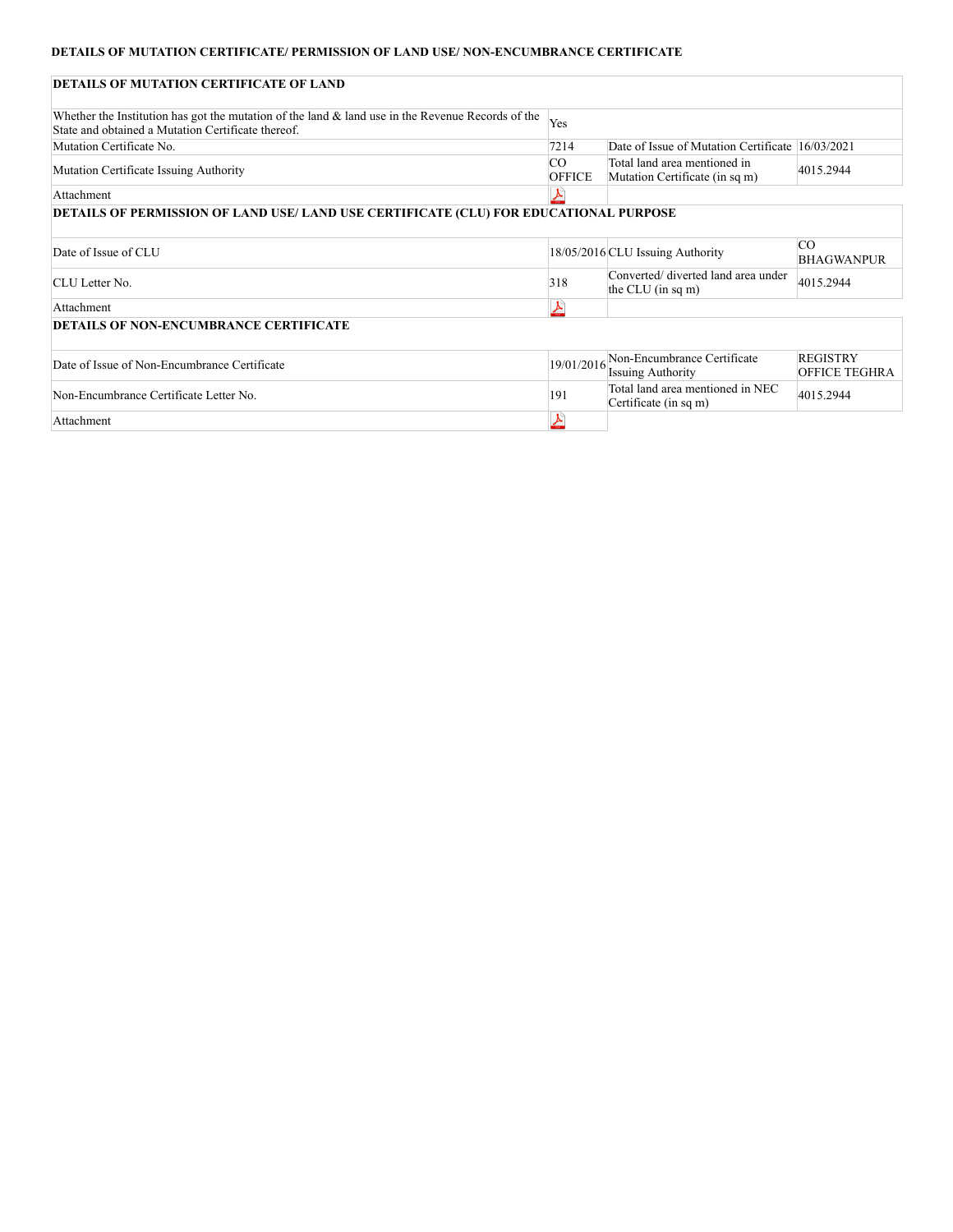# **DETAILS OF BUILDING PLAN**

| Total Land Area mentioned in the building plan (in sq m)                              |                                                                                                                                                                                                             |                                              | Total Built Up Area mentioned in the<br>building plan (in sq m)                                  | 4200.61                              |  |
|---------------------------------------------------------------------------------------|-------------------------------------------------------------------------------------------------------------------------------------------------------------------------------------------------------------|----------------------------------------------|--------------------------------------------------------------------------------------------------|--------------------------------------|--|
|                                                                                       | Details of Approving Authority of Building Plan with address (Corporation/Municipality/Panchayat)                                                                                                           |                                              |                                                                                                  |                                      |  |
| Name of Approving Authority with address                                              |                                                                                                                                                                                                             | <b>DEO</b><br><b>KRISHAN</b><br><b>KUMAR</b> | Village/Town                                                                                     | <b>LAEO</b><br><b>WARD NO-</b><br>01 |  |
| Taluka/Mandal                                                                         |                                                                                                                                                                                                             |                                              | <b>BEGUSARAI</b> City                                                                            | <b>BEGUSARAI</b>                     |  |
| State                                                                                 |                                                                                                                                                                                                             | 5                                            | <b>District</b>                                                                                  | 115                                  |  |
| Pin Code                                                                              |                                                                                                                                                                                                             | 851129                                       | Date of Approval                                                                                 | 11/03/2022                           |  |
| Building Plan Attachment                                                              |                                                                                                                                                                                                             | 人                                            |                                                                                                  |                                      |  |
|                                                                                       | BREAK-UP OF BUILT UP AREA MENTIONED IN THE BUILDING PLAN FOR THE TEACHER EDUCATION PROGRAMME/S                                                                                                              |                                              |                                                                                                  |                                      |  |
|                                                                                       |                                                                                                                                                                                                             |                                              |                                                                                                  |                                      |  |
| Room No                                                                               | Room Size(in sq m)                                                                                                                                                                                          |                                              |                                                                                                  |                                      |  |
| 18                                                                                    | 54.08                                                                                                                                                                                                       |                                              |                                                                                                  |                                      |  |
| Multipurpose Hall (in sq m)                                                           |                                                                                                                                                                                                             |                                              | Library-Cum-Reading Room (in sq<br>m)                                                            | 128                                  |  |
| Other information required                                                            |                                                                                                                                                                                                             |                                              |                                                                                                  |                                      |  |
| run the teacher training course.                                                      | Whether the building of the institution has been constructed as per National Building Code and the<br>same is fully safe and structurally sound having load bearing capacity as per the Code/ Standards, to | $\overline{\text{No}}$                       |                                                                                                  |                                      |  |
| Whether safeguard against fire hazard has been provided in all parts of the building. |                                                                                                                                                                                                             | Yes                                          |                                                                                                  |                                      |  |
| <b>Fire Safety</b>                                                                    |                                                                                                                                                                                                             |                                              |                                                                                                  |                                      |  |
| Fire Safety Certificate Issuing Authority                                             | FIRE SAFETY OFFICER TEGHRA                                                                                                                                                                                  | Fire Safety<br>Certificate<br>No.            | 86 Fire Safety Certificate Date                                                                  | 18/03/2021                           |  |
| Facilities provided for Ramp and Lift                                                 |                                                                                                                                                                                                             |                                              | Whether Electricity and safe drinking<br>Water Facility has been provided by<br>the institution. | Yes                                  |  |
| Electricity Connection Meter No.                                                      |                                                                                                                                                                                                             |                                              | Water Connection Meter No.                                                                       | 00000                                |  |
| Whether the institution's campus, building, furniture etc is barrier free.            |                                                                                                                                                                                                             |                                              | Whether the institution's campus,<br>building, facility etc is disabled<br>friendly.             | Yes                                  |  |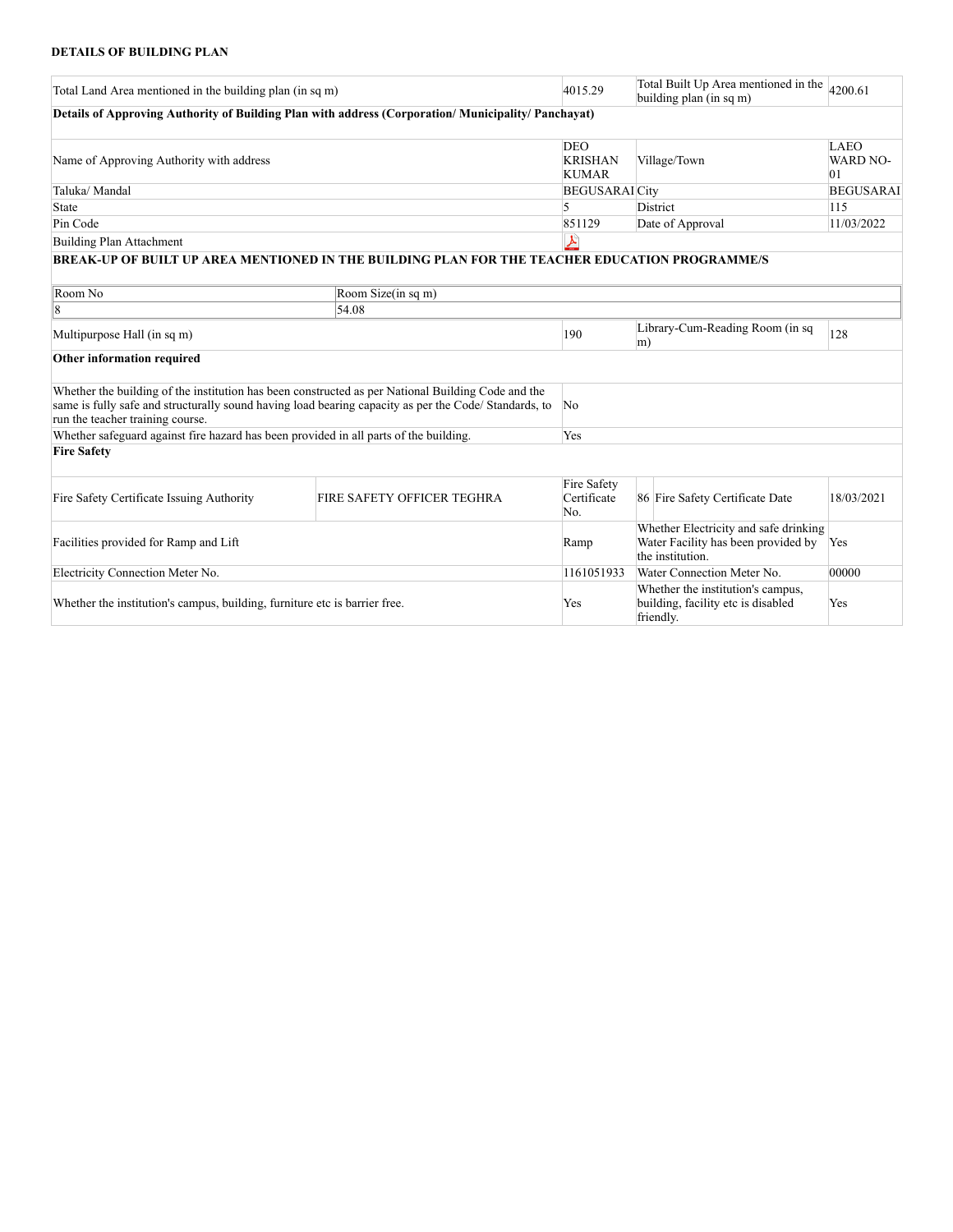# **DETAILS OF BUILDING COMPLETION**

|                                                                                              | Whether completion of building is as per approved building $ _{Yes}$ |                                        |                                                                                  |                |             |                  |
|----------------------------------------------------------------------------------------------|----------------------------------------------------------------------|----------------------------------------|----------------------------------------------------------------------------------|----------------|-------------|------------------|
| plan or not<br>Total Land Area mentioned in the Building Completion<br>Certificate (in sq m) |                                                                      | 4015.2944                              | Total BuiltUp Area mentioned in the Building Completion<br>Certificate (in sq m) |                |             | 4200.61          |
|                                                                                              | <b>Building Completion Certificate Issuing Authority</b>             |                                        |                                                                                  |                |             |                  |
| Name of Authority                                                                            |                                                                      | SHRI UPENDRA PRASAD                    | Date of Issue                                                                    |                |             | 08/05/2016       |
| Address                                                                                      |                                                                      | L.A.E.O. WARD NO-1<br><b>BEGUSARAI</b> | Taluka/ Mandal                                                                   |                |             | <b>BEGUSARAI</b> |
| State                                                                                        | <b>BIHAR</b>                                                         | District                               | <b>BEGUSARAI</b>                                                                 |                | Pin Code    | 851129           |
|                                                                                              | Building Completion Certificate Attachment                           | ᆇ                                      |                                                                                  |                |             |                  |
|                                                                                              | Floor Wise Built-Up Area (in sq m)                                   |                                        |                                                                                  |                |             |                  |
|                                                                                              | Floor(s)                                                             |                                        |                                                                                  |                | Constructed |                  |
| Ground Floor                                                                                 |                                                                      |                                        |                                                                                  | 997.407037     |             |                  |
| <b>First Floor</b>                                                                           |                                                                      |                                        |                                                                                  | 955.507766     |             |                  |
| Second Floor                                                                                 |                                                                      |                                        |                                                                                  | 955.507766     |             |                  |
| Third Floor                                                                                  |                                                                      |                                        |                                                                                  | 955.507766     |             |                  |
| Fourth Floor                                                                                 |                                                                      |                                        |                                                                                  | 336.680617     |             |                  |
| Fifth Floor                                                                                  |                                                                      |                                        |                                                                                  | $\overline{0}$ |             |                  |
|                                                                                              | Total Built-Up Area (in sq m)                                        |                                        |                                                                                  | 4200.610952    |             |                  |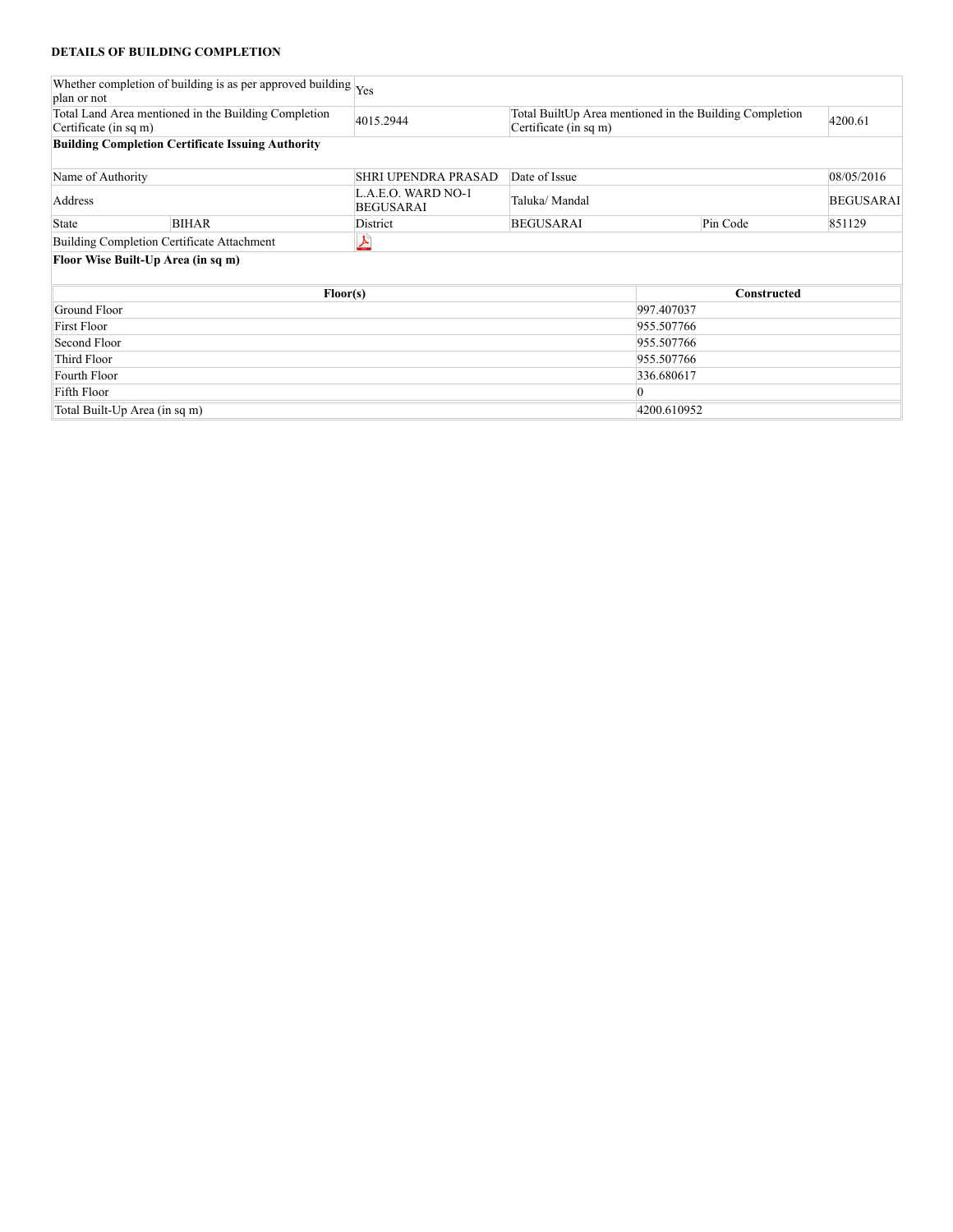# **GEOGRAPHIC LOCATION**

| ıtud   | ongitude |
|--------|----------|
| $\sim$ | n<br>ΔU. |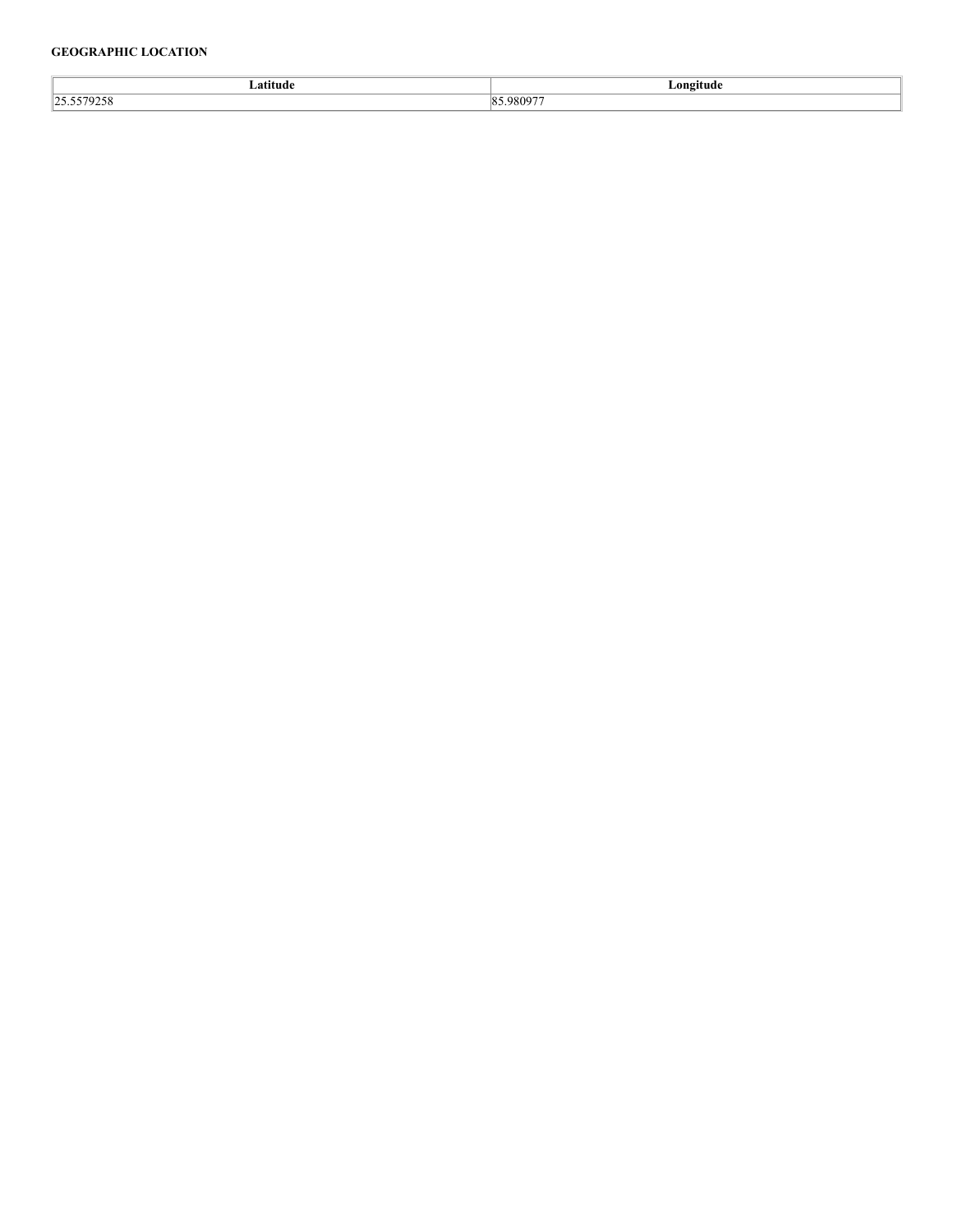#### **FINANCIAL MANAGEMENT**

#### **FDR Details (Maintained by the Institution) Endowment Fund Details S.No. Course Amout of Endowment Date of Maturity of EXECUTE: EXECUTE: EXECUTE: EXECUTE: EXECUTE: EXECUTE: EXECUTE: EXECUTE: EXECUTE: EXECUTE: EXECUTE: EXECUTE: EXECUTE: EXECUTE: EXECUTE: EXECUTE: EXECUTE: EXECUTE: EXECUTE: EXECUTE: E Not Attachment fund** 1 Bachelor of Education (B.Ed) degree. 811614.00  $06/02/2024$  punjab national bank 386900 Yes A punjab national  $\left| \frac{386900}{286900} \right|$  Yes  $\overline{\mathbf{Y}}$ 2 Bachelor of Education (B.Ed) degree.  $486969.00$   $|06/02/2024$  punjable national punjable national punjable national punjable national punjable national punjable national punjable national punjable national punjable nat 3 Diploma in Elementary Education 1024412.00 26/06/2025 Punjab National Bank Punjab National  $\begin{array}{|l} 386900DPO0029830 \end{array}$ Yes  $\overline{\mathcal{X}}$ **Reserve Fund Details S.No. Course Amount of Reserve Date of Maturity of Reserve f**Bank Name Serial No. of FDR Joint or **Not Attachment fund** punjab national  $\begin{array}{r} 386900DPO0029849 \end{array}$ Yes 1 Diploma in Elementary Education 740411.00 26/06/2025 punjab national punjab national punjab national punjab national Ł 2 Bachelor of Education (B.Ed) degree. 570879 28/05/2025 State Bank of India À  $34959260773$  Yes **Balance sheet as on the last date of the financial year (2020-21) S.No. Year Attachment** 1 2020-21 乄 **Income & Expenditure account for the financial year (2020-21) S.No. Year Attachment** 1 2020-21  $\blacktriangleright$ **Receipt & Payment account for the financial year (2020-21) S.No. Year Attachment** 1 2020-21 $\blacktriangleright$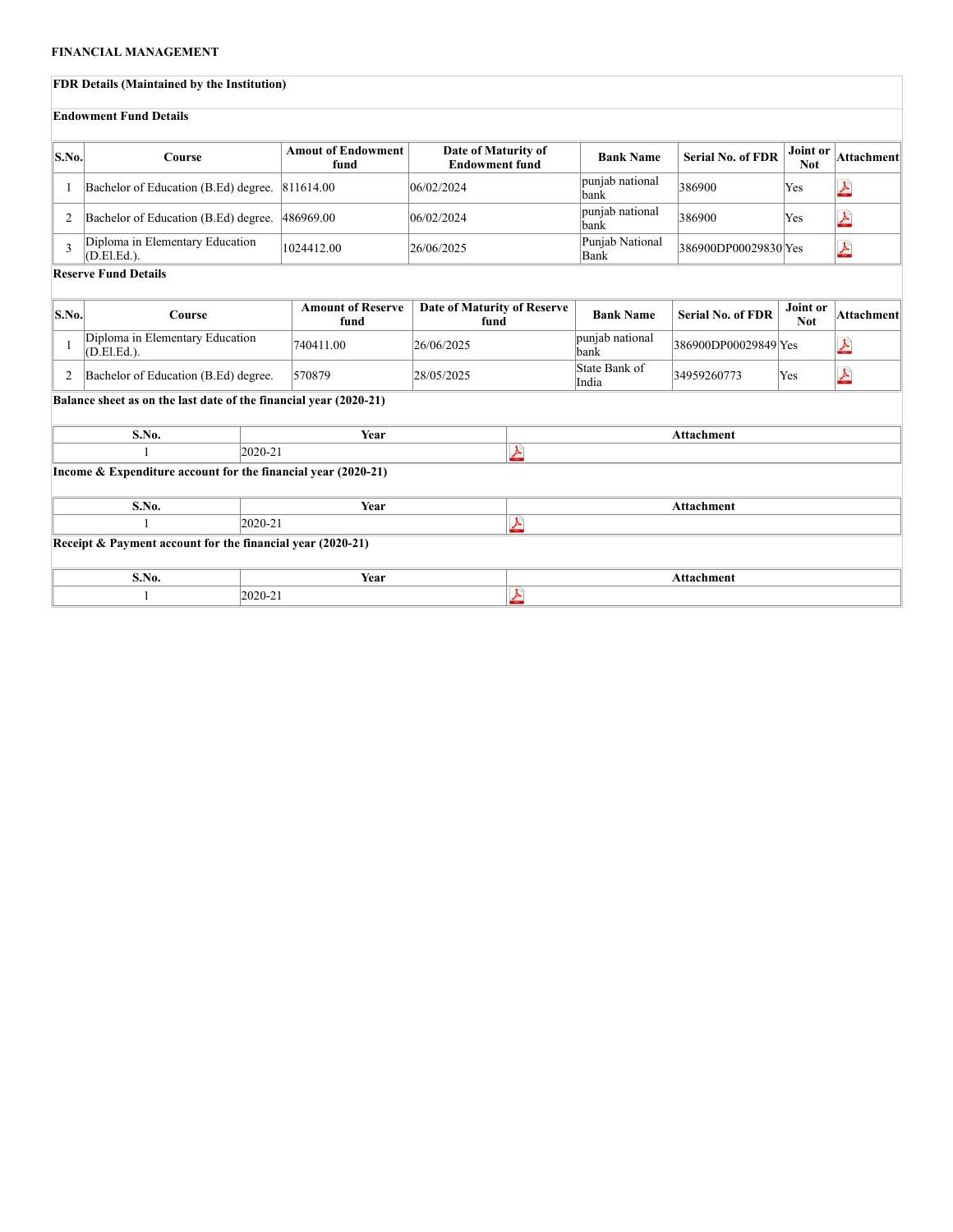# **OTHER INFORMATION**

| Name of Grievance/Complaint Redressal<br>Officer     | Jeetendra Kumar | Contact Number of Grievance/Complaint Redressal<br>Officer               | 7488448632                       |  |  |
|------------------------------------------------------|-----------------|--------------------------------------------------------------------------|----------------------------------|--|--|
| Name of Contact Person in case of Emergency          | Rajeev Roy      | Contact Number of Contact Person in case of<br>Emergency                 | 7979784964                       |  |  |
| Email id of Grievance/Complaint Redressal<br>Officer |                 | itendrarie1982@gmail.com Email id of Contact Person in case of Emergency | gitarajeevroymakardahi@gmail.com |  |  |
| Name of Nodal Officer for Anti Ragging               | Antima Roy      | Contact no of Nodal Officer for Anti Ragging                             | 8092060769                       |  |  |
| Name of Head of Internal Complaint<br>Committee      | Rajeev Roy      | Contact Number of Head of Internal Complaint<br>Committee                | 7979784964                       |  |  |
| Email id of Head of Internal Complaint Committee     |                 | gitarajeevroymakardahi@gmail.com                                         |                                  |  |  |
| <b>Library Details</b>                               |                 |                                                                          |                                  |  |  |
| No. of books in the library                          | 6160            | No. of educational journals/ periodicals being<br>subscribed             | 18                               |  |  |
| No. of encyclopedia available in the library         | 40              | Total seating capacity in the library                                    | $70^{\circ}$                     |  |  |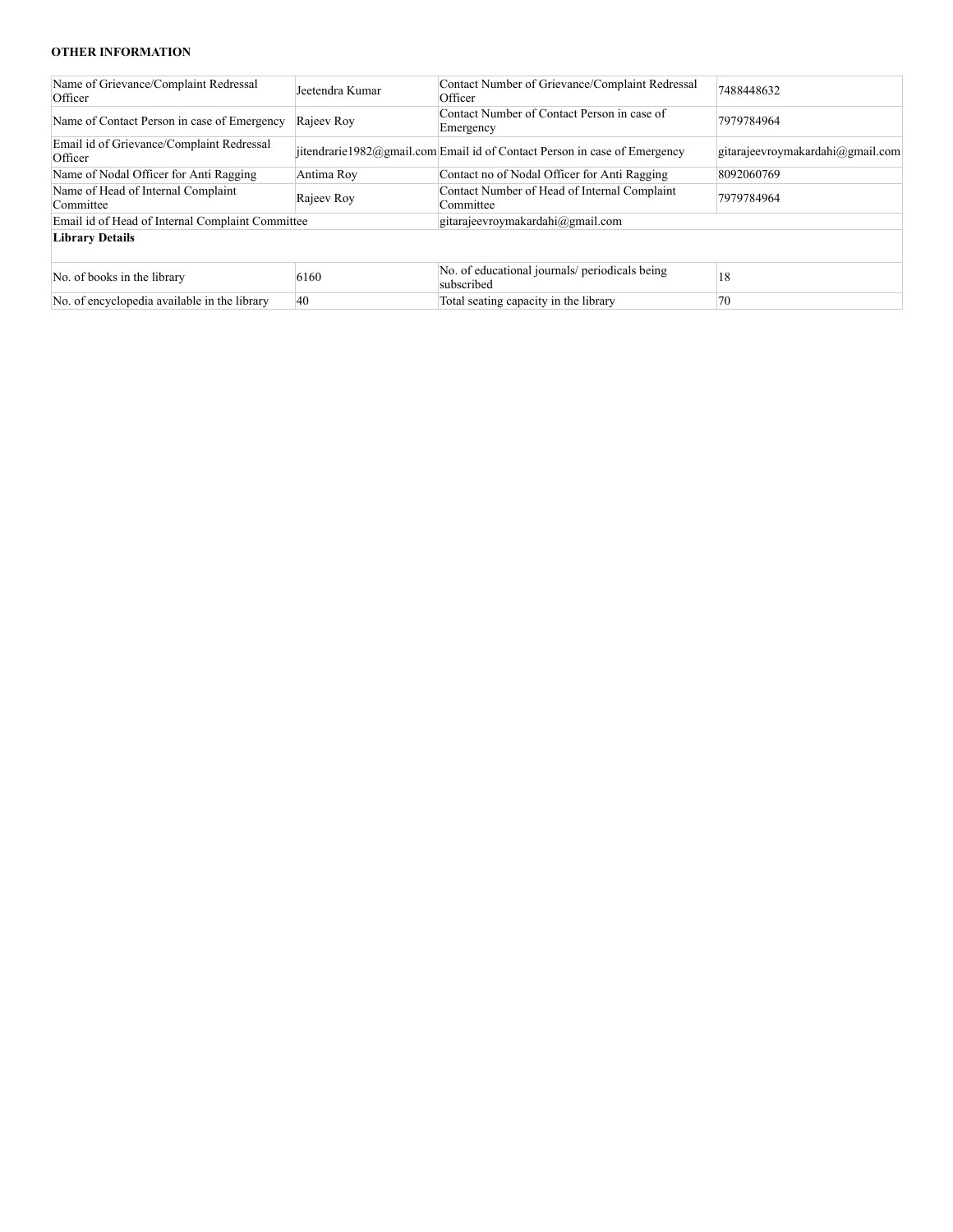# **WEBSITE INFORMATION [\(https://kamlabhubneshwarcollege.com/](http://https//kamlabhubneshwarcollege.com/))**

| <b>Ouestions</b>                                                                                                                              | Yes/No | <b>Attachment (Screenshot)</b> |
|-----------------------------------------------------------------------------------------------------------------------------------------------|--------|--------------------------------|
| A. Whether hyperlink of council's website made on the Institution's website.                                                                  | Yes    |                                |
| B. Whether details of sanctioned programme along with annual intake uploaded on website.                                                      | Yes    |                                |
| C. Whether details of faculty (with scale of pay, photographs and details of who left or joined in the last<br>quarter) uploaded on website.  | No     |                                |
| D. Whether details of students uploaded on website.                                                                                           | Yes    |                                |
| E. Whether details of available infrastructure facilities uploaded on website.                                                                | No.    |                                |
| F. Whether fees charged from students uploaded on website.                                                                                    | No     |                                |
| G. Whether facilities added during the last quarter Uploaded on website.                                                                      | No     |                                |
| H. Whether number of books in the library, referred Journals subscribed to, and addition, if any, in the<br>last quarter uploaded on website. | No     |                                |
| I. Whether details of instructional facilities such as laboratory and library uploaded on website.                                            | No     |                                |
| J. Whether balance sheet as on the last date of the last financial year uploaded on website.                                                  | Yes    |                                |
| K. Whether income and expenditure account for the last financial year uploaded on website.                                                    | Yes    |                                |
| L. Whether receipt and payment account for the last financial year uploaded on website.                                                       | Yes    |                                |
| M. Whether details of biometric data updated on website of the institution on weekly basis.                                                   | No     |                                |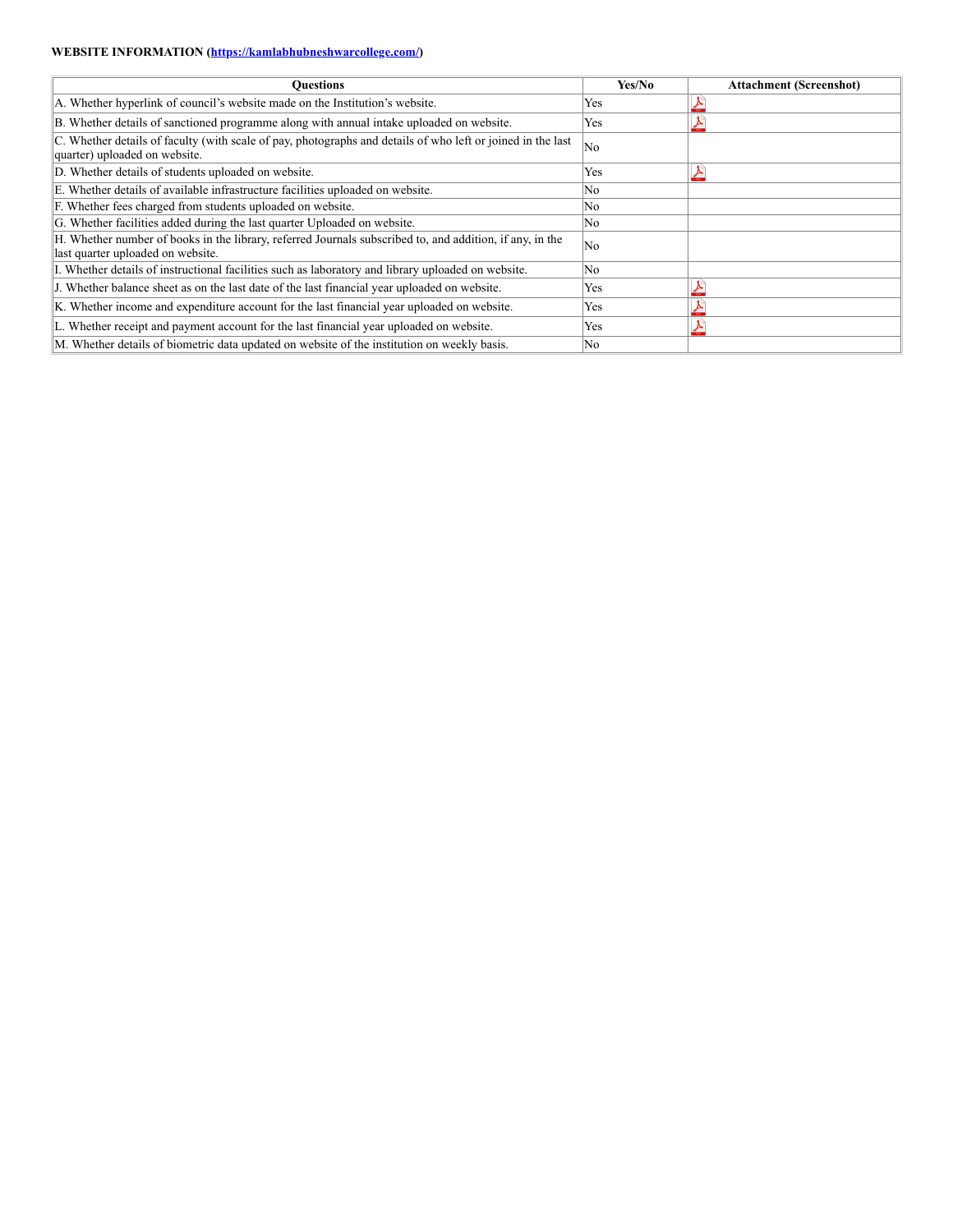# **PHOTO OF INSTITUTE'S BUILDING**

| Picture Name (jpeg image less than 1mb) | Mandatory          | Picture |  |
|-----------------------------------------|--------------------|---------|--|
| Front View                              | Yes                |         |  |
| Rear View                               | Yes                |         |  |
| Multipurpose Hall                       | Yes                |         |  |
| Library                                 | Yes                |         |  |
| Lab1                                    | Yes                |         |  |
| Lab <sub>2</sub>                        | No                 |         |  |
| Lab <sub>3</sub>                        | $\sqrt{\text{No}}$ |         |  |
| Playground                              | Yes                |         |  |